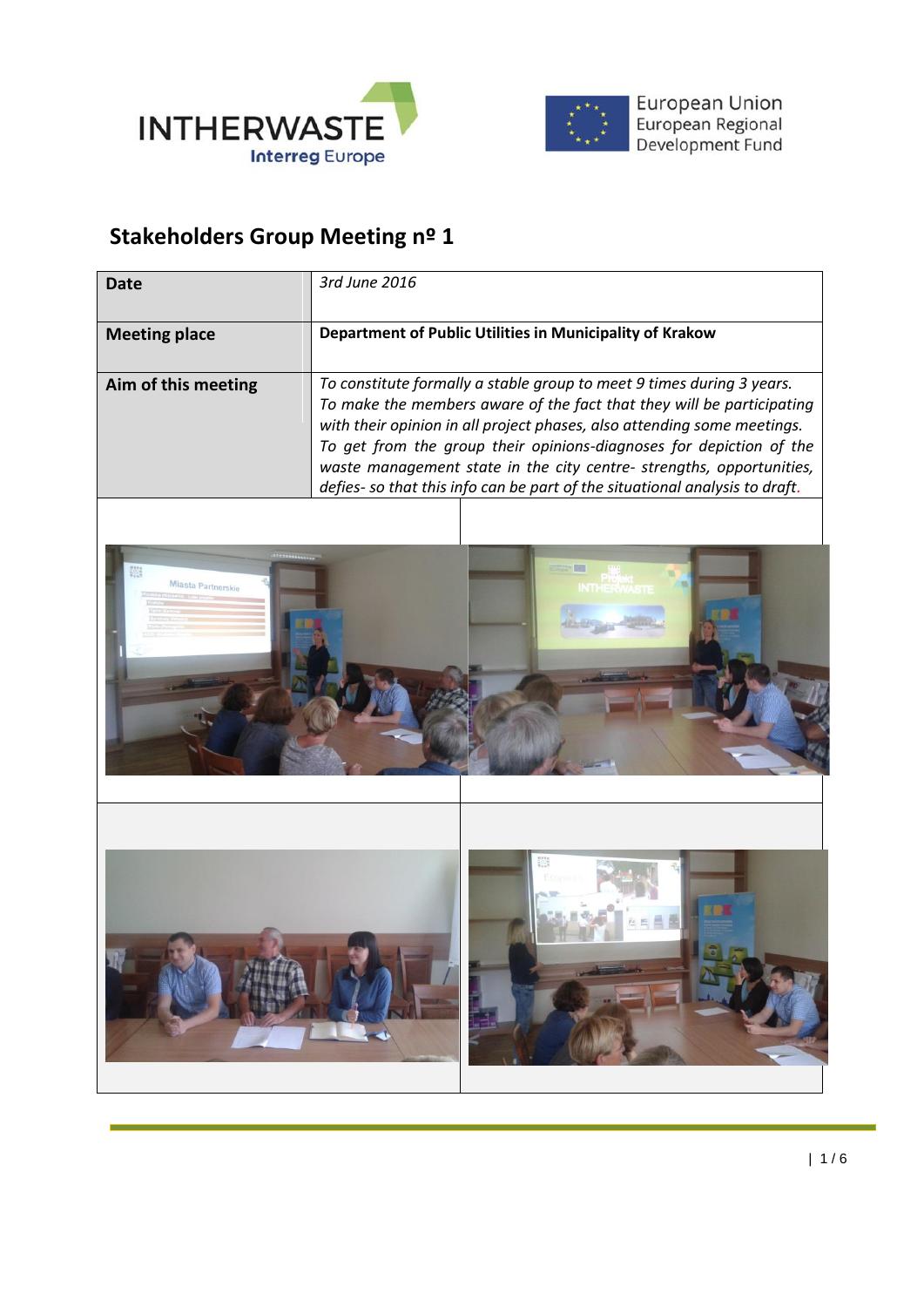



## **Minute of the meeting: Topics explored - Decisions taken**

- 1. Welcome by Wacław Skubida, Head of Department of Public Utilities is Municipality of Krakow.
- 2. During the opening speech Stakeholders are welcomed.
- 3. Wacław Skubida informed Stakeholders about the project and explained the reason of this very first meeting.
- 4. The project manager presented a brief information about:
	- a. that main aim of this project,
	- b. the expected result of this cooperation: the exchange of experiences and policy improvements in partner's cities and regions - to improve the performance of the regional and local policy instruments of the participating regions,
	- c. List of activities in project:
		- Reviews of the state of waste management in each city,
		- Collection, analysis and exchange of good practices,
		- Study visits of all partners to all partner's cities,
		- Bilateral meetings for transfer of experiences,
		- Feasibility analysis for transfer of experiences,
		- Organization of Local Stakeholders Groups Meetings,
		- Drafting of Action Plans basing of gained knowledge.
	- d. types of policy improvement,
	- e. project work plan (2 phases),
		- Phase 1. LEARNING years  $1, 2, 3$ ,
		- Phase 2. IMPLEMENTATION years 4,
	- f. tasks and deadlines in semester:
		- each partner city is to produce its situational analysis following guidelines,
		- next meetings: Capacity- building meeting in Brussels: Thursday 30th June ( 1 full day) and Partners meeting in Tallinn: Wednesday and Thursday 21st and 22nd September (2 full days),